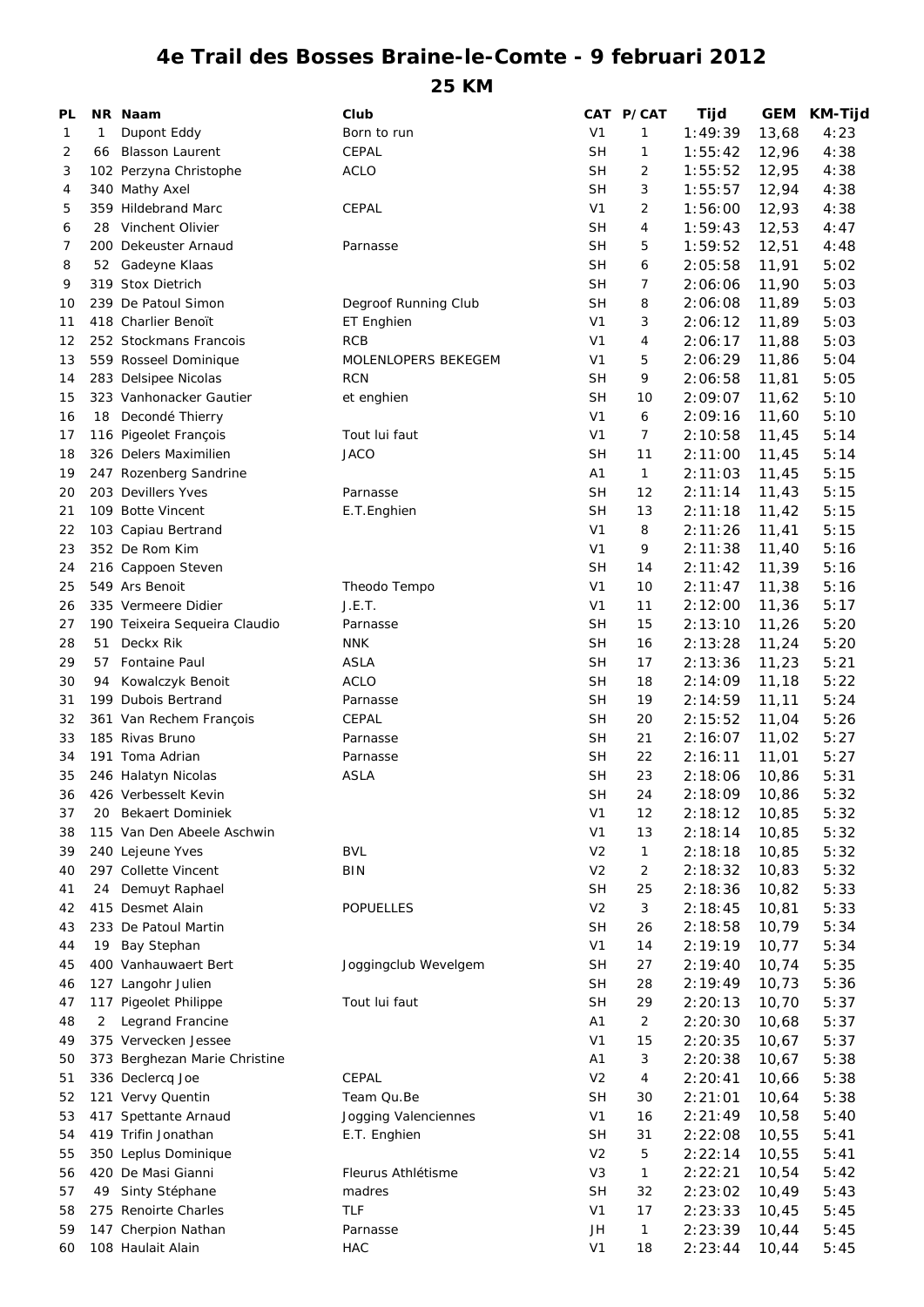| PL  |    | NR Naam                                   | Club                      |                        | CAT P/CAT      | Tijd               | GEM    | KM-Tijd |
|-----|----|-------------------------------------------|---------------------------|------------------------|----------------|--------------------|--------|---------|
| 61  |    | 229 Minne Serge                           |                           | V <sub>2</sub>         | 6              | 2:24:00            | 10,42  | 5:46    |
| 62  |    | 311 Legrain Fabrice                       |                           | V <sub>1</sub>         | 19             | 2:24:07            | 10,41  | 5:46    |
| 63  |    | 86 Ployaert Eric                          |                           | V <sub>2</sub>         | $\overline{7}$ | 2:24:13            | 10,40  | 5:46    |
| 64  |    | 158 Delemazure Clément                    | Parnasse                  | <b>SH</b>              | 33             | 2:24:15            | 10,40  | 5:46    |
| 65  |    | 347 Residori Bruno                        | Les Giraffes              | <b>SH</b>              | 34             | 2:24:37            | 10,37  | 5:47    |
| 66  |    | 616 Vandergeeten Jeoffrey                 | <b>RCB</b>                | <b>SH</b>              | 35             | 2:24:50            | 10,36  | 5:48    |
| 67  |    | 118 Pigeolet Vincent                      | Tout lui faut             | <b>SH</b>              | 36             | 2:25:03            | 10,34  | 5:48    |
| 68  |    | 285 Vanmaele Didier                       |                           | JH                     | $\overline{2}$ | 2:25:05            | 10,34  | 5:48    |
| 69  |    | 349 Delporte Thierry                      | OFF COURSE                | V <sub>1</sub>         | 20             | 2:25:25            | 10,32  | 5:49    |
| 70  | 4  | Delcorde Bernard                          |                           | V1                     | 21             | 2:25:28            | 10,31  | 5:49    |
| 71  |    | 428 Glautier Philippe                     | <b>TITAN</b>              | V <sub>2</sub>         | 8              | 2:25:31            | 10,31  | 5:49    |
| 72  |    | 411 Krevnak Marc                          |                           | V <sub>1</sub>         | 22             | 2:25:38            | 10,30  | 5:50    |
| 73  |    | 605 Adam Frantz                           |                           | <b>SH</b>              | 37             | 2:25:48            | 10,29  | 5:50    |
| 74  |    | 351 Bouvier Timothée                      |                           | <b>SH</b>              | 38             | 2:25:54            | 10,28  | 5:50    |
| 75  |    | 274 Delplace Jean Noel                    | éclatés de péruwelz       | V <sub>1</sub>         | 23             | 2:26:06            | 10,27  | 5:51    |
| 76  |    | 423 Tama Dominique                        | <b>POPUELLES</b>          | V <sub>1</sub>         | 24             | 2:26:15            | 10,26  | 5:51    |
| 77  |    | 299 Brohet Frédéric                       | Born to Run Nivelles      | V <sub>1</sub>         | 25             | 2:26:16            | 10,26  | 5:51    |
| 78  |    | 424 Ertveld Eric                          |                           | V1                     | 26             | 2:26:45            | 10,22  | 5:52    |
| 79  |    | 97 Houdart Pierre                         | JC Estinnes/ acclo        | <b>SH</b>              | 39             | 2:26:49            | 10,22  | 5:52    |
| 80  |    | 248 Gilet Gaetan                          |                           | SН                     | 40             | 2:27:17            | 10,18  | 5:53    |
| 81  |    | 396 Facchin Gianny                        |                           | V1                     | 27             | 2:27:33            | 10, 17 | 5:54    |
| 82  |    | 341 André Thierry                         | <b>AG INSURANCE</b>       | V <sub>1</sub>         | 28             | 2:27:38            | 10,16  | 5:54    |
| 83  |    | 429 Simon Nicolas                         |                           | SΗ                     | 41             | 2:27:49            | 10,15  | 5:55    |
| 84  |    | 409 Van Caeneghem Vincent                 | E.T. Chièvres             | <b>SH</b>              | 42             | 2:28:13            | 10, 12 | 5:56    |
| 85  |    | 318 Galand Daniel                         |                           | V1                     | 29             | 2:29:27            | 10,04  | 5:59    |
| 86  |    | 504 Marchal Charles                       | Total                     | SΗ                     | 43             | 2:30:08            | 9,99   | 6:00    |
| 87  |    | 251 Ghequière Peter                       | World Runners Belgium     | SН                     | 44             | 2:30:11            | 9,99   | 6:00    |
| 88  | 99 | Boland Michaël                            |                           | V1                     | 30             | 2:30:16            | 9,98   | 6:01    |
| 89  |    | 307 Merville Jean-Nicolas                 |                           | V <sub>2</sub>         | 9              | 2:30:25            | 9,97   | 6:01    |
| 90  |    | 334 Terryn Nicolas                        |                           | <b>SH</b>              | 45             | 2:30:34            | 9,96   | 6:01    |
| 91  | 38 | Breda Olivier                             |                           | V <sub>1</sub>         | 31             | 2:30:53            | 9,94   | 6:02    |
| 92  |    | 267 Vrolix Luc                            |                           | <b>SH</b>              | 46             | 2:31:21            | 9,91   | 6:03    |
| 93  |    | 365 Audag Nicolas                         |                           | <b>SH</b>              | 47             | 2:31:47            | 9,88   | 6:04    |
| 94  |    | 321 Madereel Frank                        |                           | V1                     | 32             | 2:31:51            | 9,88   | 6:04    |
| 95  |    | 656 Beaufays Benoit                       |                           | <b>SH</b>              | 48             | 2:32:11            | 9,86   | 6:05    |
| 96  |    | 313 Menand Geoffrey                       |                           | <b>SH</b>              | 49             | 2:32:15            | 9,85   | 6:05    |
| 97  |    | <b>Herion Eric</b>                        | <b>FANAJOG</b>            | V <sub>2</sub>         |                |                    |        |         |
| 98  | 80 | 410 Waroquier Stéphane                    |                           | V <sub>1</sub>         | 10             | 2:32:47            | 9,82   | 6:07    |
|     |    | 268 Monfort Philippe                      | Born to Run<br><b>HAC</b> | V <sub>1</sub>         | 33<br>34       | 2:32:50            | 9,81   | 6:07    |
| 99  |    | 421 Zielinski Frédéric                    |                           | <b>SH</b>              | 50             | 2:32:52<br>2:32:57 | 9,81   | 6:07    |
| 100 |    | 416 Waroux Patrick                        | E.T. Chièvres             | V <sub>2</sub>         |                |                    | 9,81   | 6:07    |
| 101 |    |                                           |                           |                        | 11             | 2:33:23            | 9,78   | 6:08    |
| 102 |    | 187 Scalzo Loris                          | Parnasse                  | JH                     | 3              | 2:33:36            | 9,77   | 6:09    |
| 103 |    | 107 Godeau Stephan<br>390 Schneyders Naïm | RACLO                     | <b>SH</b><br><b>SH</b> | 51<br>52       | 2:33:41            | 9,76   | 6:09    |
| 104 |    |                                           |                           | V <sub>2</sub>         |                | 2:33:48            | 9,75   | 6:09    |
| 105 |    | 72 Riotte Pascal                          |                           |                        | 12             | 2:33:55            | 9,75   | 6:09    |
| 106 |    | 405 Dequinnemaere Philippe                | <b>BIN</b>                | V <sub>1</sub>         | 35             | 2:34:13            | 9,73   | 6:10    |
| 107 |    | 413 Jacqmin Nathanaël                     |                           | V <sub>1</sub>         | 36             | 2:34:22            | 9,72   | 6:10    |
| 108 |    | 101 Boucau William                        | Défi 666                  | V <sub>1</sub>         | 37             | 2:34:25            | 9,71   | 6:11    |
| 109 | 70 | Malbrecq Bernard                          | THEODO TEMPO              | V <sub>2</sub>         | 13             | 2:34:58            | 9,68   | 6:12    |
| 110 |    | 124 Coquelet Vincent                      | RCB                       | V <sub>2</sub>         | 14             | 2:35:33            | 9,64   | 6:13    |
| 111 |    | 214 Jeronne Yannick                       | <b>OTC</b>                | <b>SH</b>              | 53             | 2:35:39            | 9,64   | 6:14    |
| 112 |    | 556 Lesne Didier                          | Idlv                      | V1                     | 38             | 2:35:56            | 9,62   | 6:14    |
| 113 |    | 249 Anton Charles                         |                           | JH                     | 4              | 2:35:58            | 9,62   | 6:14    |
| 114 |    | 280 Dufour Maxime                         |                           | JH                     | 5              | 2:36:00            | 9,62   | 6:14    |
| 115 |    | 27 Lefebvre Christel                      | <b>TITAN Nivelles</b>     | A <sub>1</sub>         | 4              | 2:36:22            | 9,59   | 6:15    |
| 116 |    | 302 Solagna Fabrice                       |                           | V1                     | 39             | 2:36:46            | 9,57   | 6:16    |
| 117 |    | 384 Gonze Michel                          | <b>BERLINUS</b>           | V <sub>2</sub>         | 15             | 2:37:01            | 9,55   | 6:17    |
| 118 |    | 376 Dubois Stéphane                       |                           | V1                     | 40             | 2:37:06            | 9,55   | 6:17    |
| 119 |    | 277 Hagymasi Annelies                     | World Runners Belgium     | <b>SF</b>              | 1              | 2:37:09            | 9,55   | 6:17    |
| 120 |    | 174 Maigret Samuel                        | Parnasse                  | JH                     | 6              | 2:37:39            | 9,51   | 6:18    |
| 121 |    | 134 Beffort Federico                      | Parnasse                  | <b>SH</b>              | 54             | 2:37:48            | 9,51   | 6:19    |
|     |    | 122 242 Detournay Jean Bernard            |                           | V <sub>1</sub>         | 41             | 2:37:51            | 9,50   | 6:19    |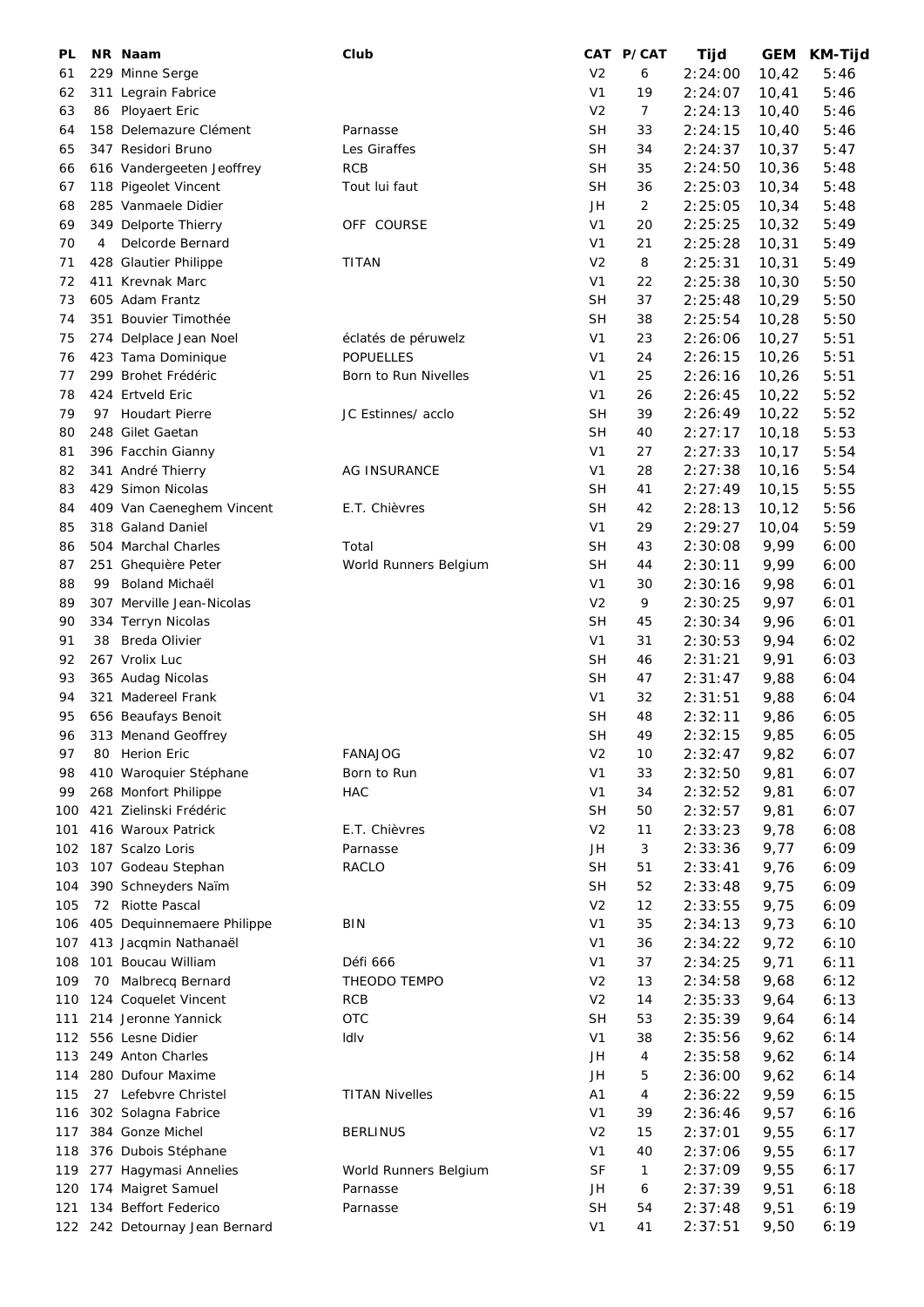| PL  |     | NR Naam                  | Club                         |                | CAT P/CAT | Tijd    | <b>GEM</b> | KM-Tijd |
|-----|-----|--------------------------|------------------------------|----------------|-----------|---------|------------|---------|
| 123 |     | 31 Frennet Philippe      |                              | <b>SH</b>      | 55        | 2:38:00 | 9,49       | 6:19    |
| 124 |     | 181 Pauwels Clotaire     | Parnasse                     | JH             | 7         | 2:38:03 | 9,49       | 6:19    |
| 125 | 53  | Lefebvre Pascal          | Theodo-Tempo                 | <b>SH</b>      | 56        | 2:38:30 | 9,46       | 6:20    |
| 126 |     | 312 Vita Vincent         | Alpin Auby                   | <b>SH</b>      | 57        | 2:38:55 | 9,44       | 6:21    |
| 127 |     | 315 Lenglin Ludovic      |                              | <b>SH</b>      | 58        | 2:38:58 | 9,44       | 6:22    |
| 128 |     | 165 Guiot Pierre-Olivier | Parnasse                     | <b>SH</b>      | 59        | 2:39:36 | 9,40       | 6:23    |
| 129 |     | 227 Delguste Grégory     | Coach Running                | <b>SH</b>      | 60        | 2:39:39 | 9,40       | 6:23    |
| 130 |     | 332 Vannneste Michaël    | AB Marke                     | <b>SH</b>      | 61        | 2:39:42 | 9,39       | 6:23    |
| 131 |     | 79 De Vroede Nadine      | <b>USBW Road Team</b>        | A2             | 1         |         |            | 6:23    |
|     |     |                          |                              |                |           | 2:39:45 | 9,39       |         |
| 132 |     | 209 Chavepeyer Guillaume | The Sporters                 | <b>SH</b>      | 62        | 2:39:58 | 9,38       | 6:24    |
| 133 |     | 265 Engels Marc          |                              | V <sub>2</sub> | 16        | 2:40:24 | 9,35       | 6:25    |
| 134 |     | 263 Pierard Michel       |                              | V <sub>1</sub> | 42        | 2:40:27 | 9,35       | 6:25    |
| 135 |     | 68 Mahieu Philippe       | <b>TITAN Nivelles</b>        | V <sub>2</sub> | 17        | 2:40:44 | 9,33       | 6:26    |
| 136 |     | 192 Vanbeneden Lionel    | Parnasse                     | <b>SH</b>      | 63        | 2:40:50 | 9,33       | 6:26    |
| 137 |     | 452 Romiro Juan          |                              | V <sub>1</sub> | 43        | 2:41:30 | 9,29       | 6:28    |
| 138 |     | 399 Daenekynt Isabel     |                              | A1             | 5         | 2:41:33 | 9,29       | 6:28    |
| 139 |     | 189 Taymans Aubin        | Parnasse                     | <b>SH</b>      | 64        | 2:41:36 | 9,28       | 6:28    |
| 140 | 472 |                          |                              | <b>SH</b>      | 65        | 2:41:40 | 9,28       | 6:28    |
| 141 |     | 317 Pinto Jorge          | A.D. Amarante                | <b>SH</b>      | 66        | 2:42:24 | 9,24       | 6:30    |
| 142 |     | 383 Deschuyteneer Marc   | <b>Tortues Meslinoises</b>   | <b>SH</b>      | 67        | 2:43:21 | 9,18       | 6:32    |
| 143 |     | 201 Dupont Jean-Philippe | Parnasse                     | <b>SH</b>      | 68        | 2:44:07 | 9,14       | 6:34    |
| 144 |     | 205 Degryse Serge        | Parnasse                     | V <sub>1</sub> | 44        | 2:44:09 | 9,14       | 6:34    |
| 145 |     | 358 Louvrier Vincent     | TRI ATH                      | V <sub>1</sub> | 45        | 2:45:20 | 9,07       | 6:37    |
| 146 |     | 455 Vandevenne Patrick   |                              | V <sub>1</sub> | 46        | 2:45:36 | 9,06       | 6:37    |
| 147 |     | 11 Vallois Michaël       |                              | V <sub>1</sub> | 47        | 2:45:45 | 9,05       | 6:38    |
| 148 |     | 161 Duez Mathieu         | Parnasse                     | <b>SH</b>      | 69        | 2:45:54 | 9,04       | 6:38    |
| 149 |     | 159 Delimoy Maxime       | Parnasse                     | <b>SH</b>      | 70        | 2:45:56 | 9,04       | 6:38    |
| 150 |     | 525 Boutriaux Michaël    | E.T.Enghien                  | <b>SH</b>      | 71        | 2:46:06 | 9,03       | 6:39    |
| 151 |     | 407 Dechamps Henri       | Foulée perwezienne           | V <sub>2</sub> | 18        | 2:46:18 | 9,02       | 6:39    |
| 152 |     |                          |                              | <b>SH</b>      |           |         |            |         |
|     | 30  | Laquaye Didier           |                              |                | 72        | 2:46:44 | 9,00       | 6:40    |
| 153 | 50  | Masquilier Sara          | madres                       | <b>SF</b>      | 2         | 2:47:16 | 8,97       | 6:41    |
| 154 |     | 309 Vanden Borre Michael |                              | V <sub>1</sub> | 48        | 2:47:18 | 8,97       | 6:42    |
| 155 |     | 310 Host Marc            |                              | V <sub>2</sub> | 19        | 2:47:50 | 8,94       | 6:43    |
| 156 |     | 222 Mestdagh Michel      | F.E.R                        | V <sub>3</sub> | 2         | 2:48:04 | 8,93       | 6:43    |
| 157 |     | 333 Di Marco Sesto       | <b>FER</b>                   | V <sub>1</sub> | 49        | 2:48:07 | 8,92       | 6:43    |
| 158 |     | 342 Gaupin Julien        | Comité sportif des écureuils | V <sub>1</sub> | 50        | 2:49:23 | 8,86       | 6:47    |
| 159 |     | 337 Milis Stephan        |                              | V <sub>2</sub> | 20        | 2:49:44 | 8,84       | 6:47    |
| 160 |     | 215 Bal Urbain           |                              | V <sub>1</sub> | 51        | 2:49:47 | 8,83       | 6:47    |
| 161 | 93  | Souris Johan             |                              | <b>SH</b>      | 73        | 2:49:52 | 8,83       | 6:48    |
| 162 |     | 91 Pamart Luc            |                              | SH             | 74        | 2:49:55 | 8,83       | 6:48    |
| 163 | 37  | Dechentinnes Christian   | Tout Lui Faut                | V3             | 3         | 2:50:40 | 8,79       | 6:50    |
| 164 |     | 258 Ducobu Philippe      |                              | V <sub>2</sub> | 21        | 2:51:00 | 8,77       | 6:50    |
| 165 |     | 244 Naegels Christine    |                              | A <sub>1</sub> | 6         | 2:51:22 | 8,75       | 6:51    |
| 166 |     | 368 Forszpaniak Jannick  | <b>WTDT</b>                  | V <sub>1</sub> | 52        | 2:51:40 | 8,74       | 6:52    |
| 167 |     | 450 Vanderswalmen Tony   | <b>OLTIT DUST</b>            | V <sub>1</sub> | 53        | 2:51:43 | 8,74       | 6:52    |
| 168 |     | 44 Prevot Jerome         | USBW ROAD TEAM               | <b>SH</b>      | 75        | 2:52:12 | 8,71       | 6:53    |
| 169 |     | 286 Laval Frédéric       |                              | V <sub>1</sub> | 54        | 2:52:29 | 8,70       | 6:54    |
| 170 |     | 157 Decabooter Henri     | Parnasse                     | <b>SH</b>      | 76        | 2:52:32 | 8,69       | 6:54    |
| 171 |     | 224 Delava Fabian        | <b>Flying Shoes</b>          | <b>SH</b>      | 77        | 2:52:41 | 8,69       | 6:54    |
| 172 |     | 288 Deridder Rodney      | J.E.T                        | <b>SH</b>      | 78        | 2:52:50 | 8,68       | 6:55    |
| 173 |     | 32 Lemaire Frédéric      | <b>TCDM</b>                  | V <sub>1</sub> | 55        | 2:52:53 | 8,68       | 6:55    |
| 174 |     | 228 Lumen Gauthier       |                              | V <sub>1</sub> | 56        | 2:52:58 | 8,67       | 6:55    |
| 175 |     | 324 Moulaert Colette     | Joggans - GANT               | <b>SF</b>      | 3         | 2:53:01 | 8,67       | 6:55    |
| 176 |     | 120 De Lille Mathieu     | zateam                       | V <sub>1</sub> | 57        | 2:53:07 | 8,66       | 6:55    |
|     |     |                          |                              |                |           |         |            |         |
| 177 |     | 39 Delbaer Jean-Jacques  |                              | V <sub>2</sub> | 22        | 2:53:40 | 8,64       | 6:57    |
| 178 |     | 195 Vankerckhoven Xavier | Parnasse                     | <b>SH</b>      | 79        | 2:53:45 | 8,63       | 6:57    |
| 179 |     | 291 Drugmand Fabian      | hac/aclo                     | V <sub>1</sub> | 58        | 2:53:48 | 8,63       | 6:57    |
| 180 |     | 360 Massart Victor       | aclo                         | V <sub>3</sub> | 4         | 2:53:52 | 8,63       | 6:57    |
| 181 |     | 348 Janquart Pierre      | <b>NAC</b>                   | <b>SH</b>      | 80        | 2:54:03 | 8,62       | 6:58    |
| 182 |     | 451 Vanhecke Georges     | JC Estinnes                  | V <sub>2</sub> | 23        | 2:54:07 | 8,61       | 6:58    |
| 183 |     | 377 Van Gaver Xavier     | aucun                        | <b>SH</b>      | 81        | 2:54:35 | 8,59       | 6:59    |
| 184 |     | 430 Vilain Patrick       |                              | V <sub>2</sub> | 24        | 2:54:49 | 8,58       | 7:00    |
| 185 | 3   | Thys Jean-Marc           |                              | V <sub>1</sub> | 59        | 2:55:23 | 8,55       | 7:01    |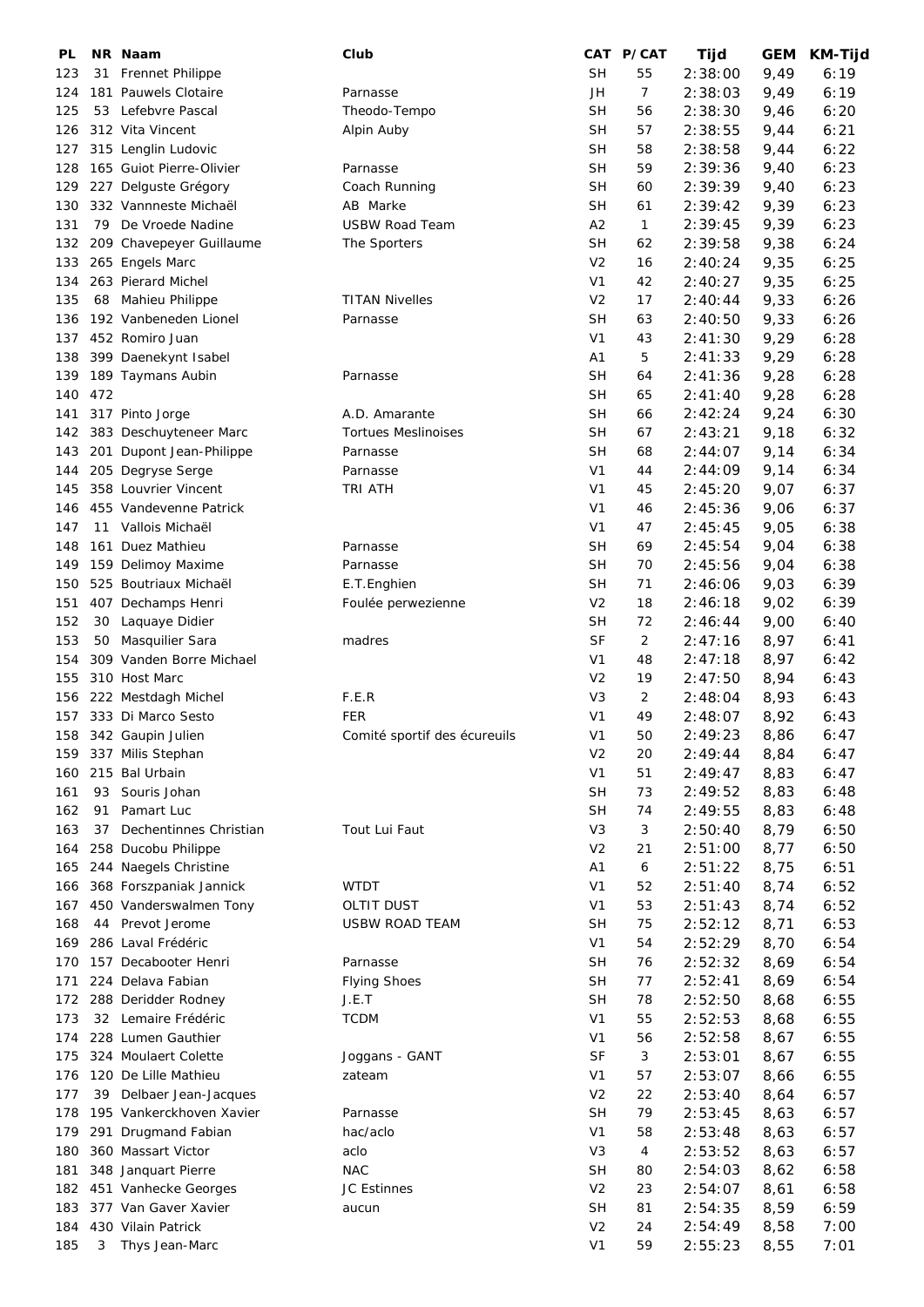| PL  |    | NR Naam                     | Club                       |                | CAT P/CAT | Tijd    | <b>GEM</b> | KM-Tijd |
|-----|----|-----------------------------|----------------------------|----------------|-----------|---------|------------|---------|
| 186 |    | 150 Cortes Pirola Joulian   | Parnasse                   | SН             | 82        | 2:55:55 | 8,53       | 7:02    |
| 187 | 23 | Corrier Christine           |                            | A2             | 2         | 2:55:56 | 8,53       | 7:02    |
| 188 |    | 119 Soenen Wannes           |                            | <b>SH</b>      | 83        | 2:56:12 | 8,51       | 7:03    |
| 189 |    | 81 Van Vlasselaer Paul      | <b>JOKA</b>                | V <sub>2</sub> | 25        | 2:56:42 | 8,49       | 7:04    |
| 190 | 59 | <b>Pierrard Damien</b>      | Parnasse                   | <b>SH</b>      | 84        | 2:56:53 | 8,48       | 7:05    |
| 191 |    | 386 Gilbart Vincent         |                            | <b>SH</b>      | 85        | 2:57:06 | 8,47       | 7:05    |
| 192 |    | 387 Hubert Gilles           |                            | <b>SH</b>      | 86        | 2:57:08 | 8,47       | 7:05    |
| 193 |    | 304 Parisis Marie Christine | ACLO/BJB                   | A2             | 3         | 2:57:18 | 8,46       | 7:06    |
| 194 |    | 344 Van Den Bosch John      |                            | V <sub>1</sub> | 60        | 2:57:24 | 8,46       | 7:06    |
| 195 | 9  | Rousseau Vincent            |                            | V <sub>1</sub> | 61        | 2:58:29 | 8,40       | 7:08    |
| 196 |    | 188 Supo Santur Josué David | Parnasse                   | <b>SH</b>      | 87        | 2:58:33 | 8,40       | 7:09    |
| 197 |    | 364 Edwin Denissen          |                            | <b>SH</b>      | 88        | 2:58:43 | 8,39       | 7:09    |
| 198 |    | 296 Van Hootegem Tom        |                            | <b>SH</b>      | 89        | 2:58:46 | 8,39       | 7:09    |
| 199 |    |                             |                            | A2             | 4         |         |            |         |
|     |    | 320 Carpentier Marie Ange   |                            |                |           | 2:58:48 | 8,39       | 7:09    |
| 200 |    | 92 Remy Jean Christophe     |                            | V <sub>1</sub> | 62        | 2:58:49 | 8,39       | 7:09    |
| 201 |    | 182 Pâques Mattéo           | Parnasse                   | <b>SH</b>      | 90        | 2:59:28 | 8,36       | 7:11    |
| 202 |    | 338 Bauduin Didier          | <b>NAC</b>                 | V <sub>1</sub> | 63        | 2:59:34 | 8,35       | 7:11    |
| 203 |    | 256 Degroote Nicolaas       |                            | <b>SH</b>      | 91        | 2:59:36 | 8,35       | 7:11    |
| 204 |    | 234 Potvin Maxime           |                            | SН             | 92        | 3:00:15 | 8,32       | 7:13    |
| 205 |    | 235 Denayst Laurent         |                            | <b>SH</b>      | 93        | 3:00:19 | 8,32       | 7:13    |
| 206 |    | 230 Minne Jonathan          |                            | SН             | 94        | 3:00:22 | 8,32       | 7:13    |
| 207 |    | 292 Aerts Patrick           | <b>JCK</b>                 | V <sub>2</sub> | 26        | 3:00:35 | 8,31       | 7:13    |
| 208 |    | 129 Altes Safont Francesc   | Parnasse                   | <b>SH</b>      | 95        | 3:01:12 | 8,28       | 7:15    |
| 209 |    | 330 Barbieux Jean-Luc       | Born to Ruuuuuuuun         | V <sub>2</sub> | 27        | 3:01:22 | 8,27       | 7:15    |
| 210 |    | 393 Boi Robbie              | JC aalter                  | SН             | 96        | 3:01:48 | 8,25       | 7:16    |
| 211 | 33 | <b>Mouton Pascal</b>        | JCA - Jogging Club Aalter  | SН             | 97        | 3:01:50 | 8,25       | 7:16    |
| 212 |    | 294 Corten Rob              |                            | SН             | 98        | 3:02:46 | 8,21       | 7:19    |
| 213 |    | 126 Radelet Eric            |                            | <b>SH</b>      | 99        | 3:02:55 | 8,20       | 7:19    |
| 214 | 6  | Gonzalez Madrid Maria Pilar | <b>RCB Gal</b>             | A <sub>1</sub> | 7         | 3:02:58 | 8,20       | 7:19    |
| 215 |    | 289 Baes Frédéric           | ULB - FSL                  | <b>SH</b>      | 100       | 3:03:23 | 8,18       | 7:20    |
| 216 |    | 219 Godeau Ariane           | J.E.T.                     | A1             | 8         | 3:03:27 | 8,18       | 7:20    |
| 217 |    | 226 Lehaire Ivan            | J.E.T                      | V <sub>1</sub> | 64        | 3:03:29 | 8,18       | 7:20    |
| 218 |    | 236 Eeckhout Marc           | J.E.T                      | V <sub>1</sub> | 65        |         |            |         |
|     |    |                             |                            |                |           | 3:03:31 | 8,17       | 7:20    |
| 219 |    | 178 Neirynck Mathieu        | Parnasse                   | JH             | 8         | 3:03:33 | 8,17       | 7:21    |
| 220 |    | 254 Temmerman Jean-Paul     | Spiridon                   | V <sub>3</sub> | 5         | 3:04:20 | 8,14       | 7:22    |
| 221 |    | 395 De Wael Karel           |                            | <b>SH</b>      | 101       | 3:04:24 | 8,13       | 7:23    |
| 222 |    | 245 Moens Joris             | Spiridon Aalst             | <b>SH</b>      | 102       | 3:04:28 | 8,13       | 7:23    |
| 223 |    | 54 Lebacq Marc              |                            | V <sub>2</sub> | 28        | 3:04:34 | 8,13       | 7:23    |
| 224 |    | 370 Borzee Christophe       | <b>CC Visseurs</b>         | <b>SH</b>      | 103       | 3:04:42 | 8,12       | 7:23    |
| 225 |    | 369 Brunin Benoït           | <b>CC Visseurs</b>         | <b>SH</b>      | 104       | 3:04:43 | 8,12       | 7:23    |
| 226 |    | 143 Brouyaux Nicolas        | Parnasse                   | JH             | 9         | 3:04:46 | 8,12       | 7:23    |
| 227 |    | 353 Tassart Hervé           |                            | <b>SH</b>      | 105       | 3:04:48 | 8,12       | 7:24    |
| 228 |    | 270 Doguet Pascal           |                            | V <sub>1</sub> | 66        | 3:04:50 | 8,12       | 7:24    |
| 229 |    | 295 Buyst Nico              |                            | V <sub>1</sub> | 67        | 3:05:06 | 8,10       | 7:24    |
| 230 |    | 217 Messiaen Benoit         | <b>Flying Shoes</b>        | <b>SH</b>      | 106       | 3:05:12 | 8,10       | 7:24    |
| 231 |    | 322 Barroo Sébastien        |                            | <b>SH</b>      | 107       | 3:05:13 | 8,10       | 7:25    |
| 232 |    | 303 Bosmans Ruth            | <b>SMC</b>                 | <b>SF</b>      | 4         | 3:05:23 | 8,09       | 7:25    |
| 233 |    | 706 Van Der Graaf Hubert    |                            | <b>SH</b>      | 108       | 3:06:00 | 8,06       | 7:26    |
| 234 |    | 71 Vanblaere Frederic       |                            | V <sub>1</sub> | 68        | 3:06:17 | 8,05       | 7:27    |
| 235 | 48 | Sgalbiero Orazio            |                            | V <sub>2</sub> | 29        | 3:07:46 | 7,99       | 7:31    |
| 236 |    | 196 Berte Charles-Henri     | Parnasse                   | JH             | 10        | 3:07:55 | 7,98       | 7:31    |
| 237 |    | 381 Vanderlinden Julie      | Cepal                      | <b>SF</b>      | 5         | 3:08:24 | 7,96       | 7:32    |
| 238 |    | 408 Janssen Jan             |                            | <b>SH</b>      | 109       | 3:08:28 | 7,96       | 7:32    |
| 239 |    | 262 Ilic André              |                            | V <sub>2</sub> | 30        | 3:08:30 | 7,96       | 7:32    |
| 240 |    | 130 Anthone Thomas          | Parnasse                   | JH             | 11        | 3:08:31 | 7,96       | 7:32    |
| 241 |    | 314 Biancu Vincent          |                            | <b>SH</b>      | 110       | 3:09:27 | 7,92       | 7:35    |
|     |    |                             |                            | SН             |           |         |            | 7:35    |
| 242 |    | 363 Flandroy Benjamin       |                            |                | 111       | 3:09:32 | 7,91       |         |
| 243 |    | 355 Platteau Olivier        | J C BAUDOUR                | V <sub>1</sub> | 69        | 3:10:24 | 7,88       | 7:37    |
| 244 | 82 | Christophe Claudine         |                            | A <sub>2</sub> | 5         | 3:11:35 | 7,83       | 7:40    |
| 245 | 84 | Barrea Cathy                | <b>JCPMF</b>               | A <sub>1</sub> | 9         | 3:11:36 | 7,83       | 7:40    |
| 246 |    | 844 Warnau Yves             | Enjambee                   | V3             | 6         | 3:11:47 | 7,82       | 7:40    |
| 247 |    | 374 Demeur Laurent          |                            | <b>SH</b>      | 112       | 3:11:53 | 7,82       | 7:41    |
| 248 |    | 63 Vanderast Caroline       | <b>USBW Cours Toujours</b> | <b>SF</b>      | 6         | 3:11:55 | 7,82       | 7:41    |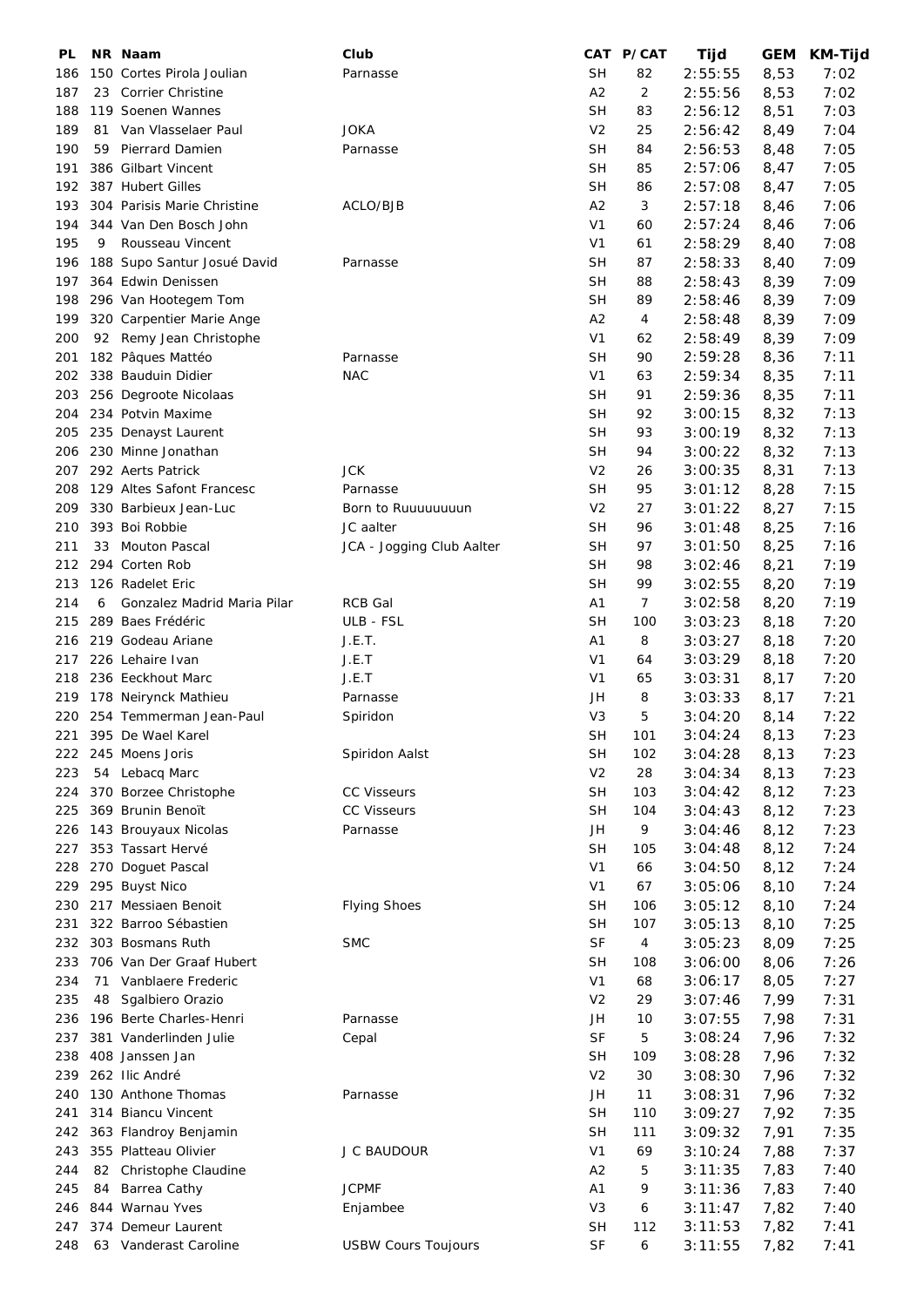| PL  |    | NR Naam                     | Club                       |                | CAT P/CAT    | Tijd    | <b>GEM</b> | KM-Tijd |
|-----|----|-----------------------------|----------------------------|----------------|--------------|---------|------------|---------|
| 249 | 62 | <b>Buchet Frederic</b>      | <b>USBW Cours Toujours</b> | V <sub>1</sub> | 70           | 3:11:58 | 7,81       | 7:41    |
| 250 |    | 261 Dolens Olivier          | <b>ETE Enghien</b>         | <b>SH</b>      | 113          | 3:12:21 | 7,80       | 7:42    |
| 251 | 65 | Musialowska Ewa             | CEPAL                      | <b>SF</b>      | 7            | 3:12:58 | 7,77       | 7:43    |
| 252 |    | 183 Pinsmaye Tommy          | Parnasse                   | JH             | 12           | 3:13:09 | 7,77       | 7:44    |
| 253 |    | 175 Matthieu Jean-Philippe  | Parnasse                   | <b>SH</b>      | 114          | 3:13:13 | 7,76       | 7:44    |
| 254 |    | 177 Miller Quentin          | Parnasse                   | JH             | 13           | 3:13:15 | 7,76       | 7:44    |
| 255 |    | 362 Humblet Didier          |                            | <b>SH</b>      | 115          | 3:13:18 | 7,76       | 7:44    |
|     |    | 232 Moiens David            |                            | <b>SH</b>      | 116          |         |            |         |
| 256 |    | 14 Remience Annick Et Fiona |                            |                |              | 3:13:35 | 7,75       | 7:45    |
| 257 |    |                             | Tout Lui Faut              | A1             | 10           | 3:13:52 | 7,74       | 7:45    |
| 258 |    | 391 Buyse Geert Geert       | abmarke                    | V <sub>1</sub> | 71           | 3:14:00 | 7,73       | 7:46    |
| 259 |    | 137 Bonnet Raphaël          | Parnasse                   | <b>SH</b>      | 117          | 3:14:24 | 7,72       | 7:47    |
| 260 |    | 431 Pavet Isabelle          |                            | A1             | 11           | 3:14:45 | 7,70       | 7:47    |
| 261 |    | 135 Bernaerts Charlotte     | Parnasse                   | <b>SF</b>      | 8            | 3:15:01 | 7,69       | 7:48    |
| 262 |    | 162 Duquesne Guillaume      | Parnasse                   | <b>SH</b>      | 118          | 3:15:04 | 7,69       | 7:48    |
| 263 |    | 146 Ceusters Céline         | Parnasse                   | JH             | 14           | 3:15:09 | 7,69       | 7:48    |
| 264 |    | 397 De Clippele Bruno       |                            | V <sub>2</sub> | 31           | 3:15:19 | 7,68       | 7:49    |
| 265 |    | 167 De Suray Antoine        | Parnasse                   | <b>SH</b>      | 119          | 3:15:35 | 7,67       | 7:49    |
| 266 |    | 276 Janssens Daniel         |                            | V <sub>2</sub> | 32           | 3:15:53 | 7,66       | 7:50    |
| 267 |    | 169 Hsaini Abdelouhaed      | Parnasse                   | SH             | 120          | 3:16:43 | 7,63       | 7:52    |
| 268 | 69 | <b>Badonnel Maud</b>        | LEZARDTEAM                 | <b>SF</b>      | 9            | 3:17:10 | 7,61       | 7:53    |
| 269 | 10 | Debouche Gérard             |                            | <b>SH</b>      | 121          | 3:17:15 | 7,60       | 7:53    |
| 270 |    | 432 Dufert Robert           |                            | V <sub>1</sub> | 72           | 3:17:21 | 7,60       | 7:54    |
| 271 |    | 300 Lux Monique             | RT SCHWEIGHOUSE            | A <sub>3</sub> | 1            | 3:17:45 | 7,59       | 7:55    |
| 272 |    | 154 Dalli Cardillo Calagero | Parnasse                   | <b>SH</b>      | 122          | 3:18:08 | 7,57       | 7:56    |
| 273 | 41 | <b>Barbier Yves</b>         | <b>USBW ROAD TEAM</b>      | V <sub>2</sub> | 33           | 3:18:11 | 7,57       | 7:56    |
| 274 |    | 454 Pening Christian        |                            | V <sub>3</sub> | 7            | 3:19:35 | 7,52       | 7:59    |
| 275 |    | 22 Lairin-Hazard Joelle     | FCB                        | A1             | 12           | 3:19:52 | 7,51       | 8:00    |
| 276 |    |                             | H.A.C.                     | V <sub>2</sub> | 34           |         |            | 8:01    |
|     |    | 325 Vanderhaegen Christian  |                            |                |              | 3:20:14 | 7,49       |         |
| 277 |    | 164 Faraguna Leonardo       | Parnasse                   | <b>SH</b>      | 123          | 3:21:17 | 7,45       | 8:03    |
| 278 | 77 | Duyck Nadine                | <b>USBW Cours toujours</b> | A2             | 6            | 3:21:23 | 7,45       | 8:03    |
| 279 | 40 | Marot Anne                  | <b>USBW ROAD TEAM</b>      | A2             | 7            | 3:21:25 | 7,45       | 8:03    |
| 280 |    | 406 Lobo Georges            |                            | V <sub>1</sub> | 73           | 3:21:27 | 7,45       | 8:03    |
| 281 |    | 42 Feuillat Geneviève       | <b>USBW ROAD TEAM</b>      | A <sub>3</sub> | 2            | 3:21:49 | 7,43       | 8:04    |
| 282 |    | 128 Allard Orian            | Parnasse                   | <b>SH</b>      | 124          | 3:22:12 | 7,42       | 8:05    |
| 283 |    | 173 Lowagie Valentine       | Parnasse                   | JF             | $\mathbf{1}$ | 3:22:16 | 7,42       | 8:05    |
| 284 |    | 151 Cotton Logan            | Parnasse                   | SН             | 125          | 3:22:25 | 7,41       | 8:06    |
| 285 |    | 204 Flamme Xavier           | Parnasse                   | V <sub>1</sub> | 74           | 3:22:31 | 7,41       | 8:06    |
| 286 |    | 208 Misplon Jean-Pierre     |                            | V <sub>2</sub> | 35           | 3:22:52 | 7,39       | 8:07    |
| 287 |    | 278 Scheldewaert Gilberte   | Runners Evergem            | A2             | 8            | 3:23:00 | 7,39       | 8:07    |
| 288 |    | 105 Beirens Magda           | <b>Antwerp Athletics</b>   | A <sub>3</sub> | 3            | 3:24:23 | 7,34       | 8:11    |
| 289 |    | 385 Henault Myriam          | <b>BERLINUS</b>            | A2             | 9            | 3:24:42 | 7,33       | 8:11    |
| 290 |    | 12 Marchal Guy              |                            | V <sub>2</sub> | 36           | 3:25:00 | 7,32       | 8:12    |
| 291 |    | 95 Leroy Didier             |                            | V <sub>1</sub> | 75           | 3:25:05 | 7,31       | 8:12    |
| 292 |    | 404 Van Peteghem Katrien    | <b>VAC</b>                 | A <sub>1</sub> | 13           | 3:25:35 | 7,30       | 8:13    |
| 293 |    | 345 Debuyser Noël           | vac                        | V <sub>2</sub> | 37           | 3:25:40 | 7,29       | 8:14    |
| 294 |    | 343 Van Meer Esther         | <b>VAC</b>                 | A <sub>1</sub> | 14           | 3:25:44 | 7,29       | 8:14    |
| 295 |    | 328 Staessens Alain         | VAC                        | V <sub>2</sub> | 38           | 3:25:47 | 7,29       | 8:14    |
| 296 |    | 273 De Neve Chantal         | saint sauveur              | A <sub>1</sub> | 15           | 3:26:06 | 7,28       | 8:15    |
| 297 |    | 111 Berthet Alain           |                            | V <sub>2</sub> | 39           | 3:26:24 | 7,27       | 8:15    |
|     |    |                             | TLF                        | V4             |              |         |            | 8:15    |
| 298 |    | 250 Boucquey Andre          |                            |                | 1            | 3:26:27 | 7,27       |         |
| 299 |    | 269 Vancutsem Laurent       |                            | V <sub>1</sub> | 76           | 3:28:04 | 7,21       | 8:19    |
| 300 |    | 225 Vroome Pascale          | <b>JCPMF</b>               | A1             | 16           | 3:28:45 | 7,19       | 8:21    |
| 301 |    | 112 Presa Olga              | <b>JCPF</b>                | A2             | 10           | 3:28:59 | 7,18       | 8:22    |
| 302 |    | 279 Baudot Pascale          |                            | A2             | 11           | 3:29:09 | 7,17       | 8:22    |
| 303 |    | 221 Buchet Charline         |                            | A1             | 17           | 3:29:31 | 7,16       | 8:23    |
| 304 |    | 220 Buchet Eric             |                            | V <sub>2</sub> | 40           | 3:29:33 | 7,16       | 8:23    |
| 305 |    | 456 Magnus Peter            |                            | V <sub>2</sub> | 41           | 3:31:09 | 7,10       | 8:27    |
| 306 | 89 | <b>Coussement Valerie</b>   | Theodo Tempo               | <b>SF</b>      | 10           | 3:31:12 | 7,10       | 8:27    |
| 307 |    | 110 Pierart Myriam          | Theodo Tempo               | <b>SF</b>      | 11           | 3:31:17 | 7,10       | 8:27    |
| 308 |    | 308 Dehoust Marianne        | THEODO TEMPO               | A2             | 12           | 3:31:19 | 7,10       | 8:27    |
| 309 |    | 104 Vanderhaege Nathalie    | Theodo Tempo               | A <sub>1</sub> | 18           | 3:31:24 | 7,10       | 8:27    |
| 310 | 88 | Dassonville Michèle         | Theodo Tempo               | A2             | 13           | 3:31:28 | 7,09       | 8:28    |
| 311 | 87 | Topart André                | Theodo Tempo               | V <sub>2</sub> | 42           | 3:31:30 | 7,09       | 8:28    |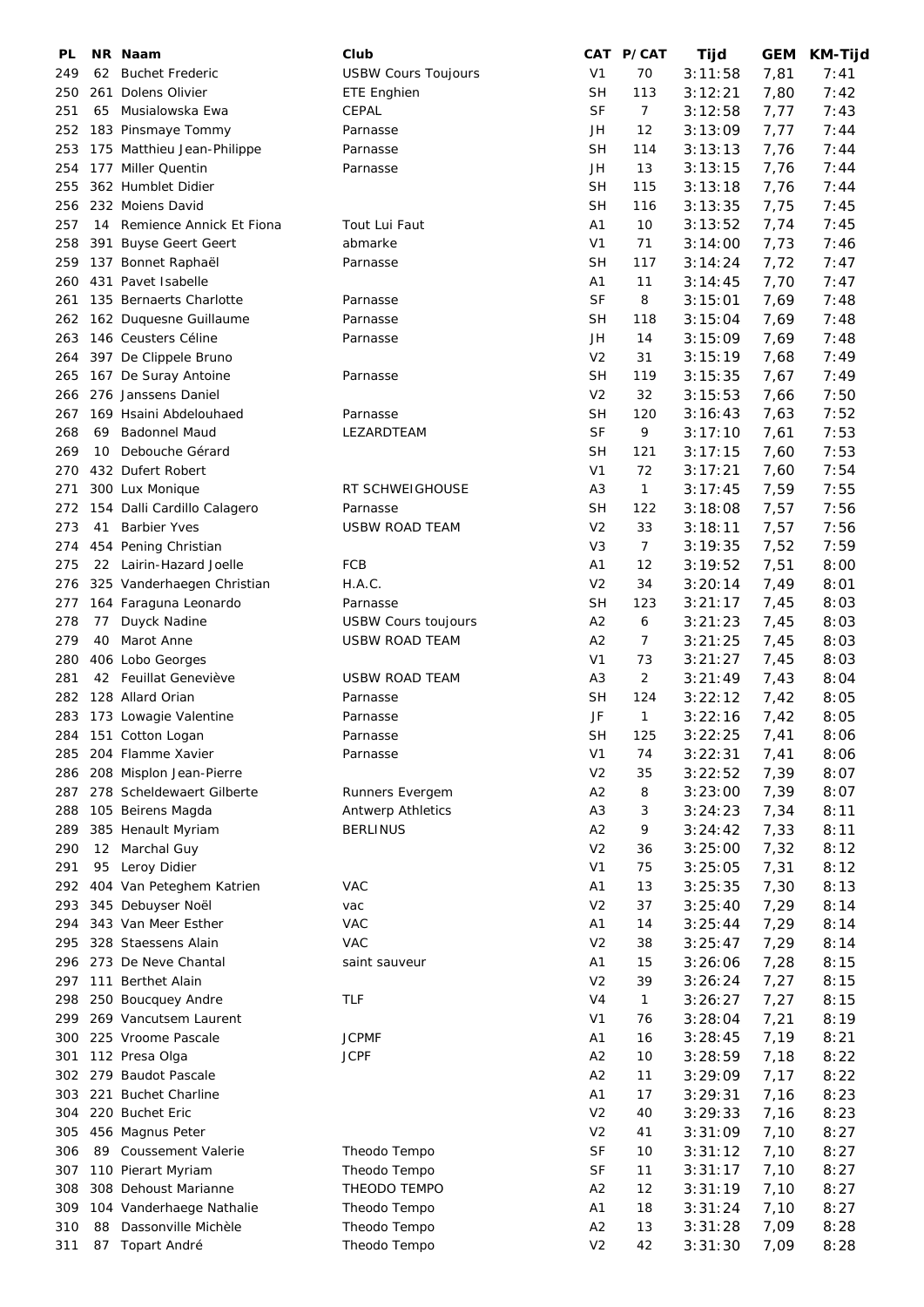| PL  |    | NR Naam                     | Club               |                | CAT P/CAT | Tijd    | <b>GEM</b> | <b>KM-Tijd</b> |
|-----|----|-----------------------------|--------------------|----------------|-----------|---------|------------|----------------|
| 312 |    | 329 Lefebvre Paulin         | theodo-tempo       | <b>SH</b>      | 126       | 3:31:32 | 7,09       | 8:28           |
| 313 |    | 389 Wibaut Claude           | total jogging club | V <sub>2</sub> | 43        | 3:33:02 | 7,04       | 8:31           |
| 314 | 8  | Jamaels David               |                    | <b>SH</b>      | 127       | 3:33:04 | 7,04       | 8:31           |
| 315 |    | 179 Nicolay Marie           | Parnasse           | <b>SF</b>      | 12        | 3:34:07 | 7,01       | 8:34           |
| 316 | 90 | <b>Roland Philippe</b>      | THEODO TEMPO       | V <sub>1</sub> | 77        | 3:34:33 | 6,99       | 8:35           |
| 317 | 16 | Battaglia Srefania          | RACLO              | A <sub>1</sub> | 19        | 3:36:32 | 6,93       | 8:40           |
| 318 | 15 | Ginneberge Steven           | <b>RACLO</b>       | <b>SH</b>      | 128       | 3:36:34 | 6,93       | 8:40           |
| 319 |    | 264 Engels Mireille         |                    | A1             | 20        | 3:37:35 | 6,89       | 8:42           |
| 320 |    | 453 Lepiece Sylvie          |                    | A1             | 21        | 3:37:36 | 6,89       | 8:42           |
| 321 |    | 194 Vandeveegaete Chloé     | Parnasse           | <b>SF</b>      | 13        | 3:38:57 | 6,85       | 8:45           |
| 322 |    | 372 Sel Gregory             |                    | <b>SH</b>      | 129       | 3:39:22 | 6,84       | 8:46           |
| 323 |    | 284 Holstein Frank          |                    | V <sub>2</sub> | 44        | 3:39:24 | 6,84       | 8:47           |
| 324 |    | 305 Servais Isabelle        | <b>ACLO</b>        | <b>SF</b>      | 14        | 3:40:35 | 6,80       | 8:49           |
| 325 |    | 141 Boucar Quentin          | Paranasse          | <b>SH</b>      | 130       | 3:42:32 | 6,74       | 8:54           |
| 326 |    | 392 Cornet Manu             | E.T. Enghien       | <b>SH</b>      | 131       | 3:48:35 | 6,56       | 9:09           |
| 327 |    | 56 Castelain Helene         | <b>ASLA</b>        | A1             | 22        | 3:49:17 | 6,54       | 9:10           |
| 328 | 74 | Leman Noemie                | <b>ASLA</b>        | <b>SF</b>      | 15        | 3:49:21 | 6,54       | 9:10           |
| 329 |    | 73 Leman Jeremy             | ASLA               | <b>SH</b>      | 132       | 3:49:27 | 6,54       | 9:11           |
| 330 |    | 47 Goblet Delphine          |                    | <b>SF</b>      | 16        | 3:49:38 | 6,53       | 9:11           |
| 331 |    | 211 Leroy Nathalie          |                    | A1             | 23        | 3:59:06 | 6,27       | 9:34           |
| 332 |    | 210 Foster Hilda-Ann        | O.E.H.             | A <sub>3</sub> | 4         | 3:59:07 | 6,27       | 9:34           |
| 333 | 43 | Thiebaut Jean-Marie         | <b>E.T.ENGHIEN</b> | V <sub>3</sub> | 8         | 4:01:55 | 6,20       | 9:41           |
| 334 |    | 357 Lequebe Marianne        | Courir au fÈminin  | A <sub>2</sub> | 14        | 4:01:57 | 6,20       | 9:41           |
| 335 | 83 | Kiritchouk Hélène           | <b>CCLEH</b>       | A1             | 24        | 4:03:44 | 6, 15      | 9:45           |
| 336 |    | 273 De Neve Chantal         | saint sauveur      | A1             | 25        | 4:03:47 | 6, 15      | 9:45           |
| 337 |    | 371 Debourse Philippe       |                    | V <sub>2</sub> | 45        | 4:03:50 | 6, 15      | 9:45           |
| 338 |    | 35 Van Craenenbroeck Pascal |                    | V <sub>2</sub> | 46        | 4:05:09 | 6,12       | 9:48           |
| 339 |    | 266 Carreras Montserrat     |                    | A2             | 15        | 4:08:26 | 6,04       | 9:56           |
| 340 |    | 212 Christiaens Cicille     | OEH                | A1             | 26        | 4:14:14 | 5,90       | 10:10          |
| 341 |    | 213 De Jonghe Patrick       | <b>OEH</b>         | V <sub>2</sub> | 47        | 4:14:27 | 5,90       | 10:11          |
| 342 |    | 422 Lataire Florence        | <b>Berlinus</b>    | <b>SF</b>      | 17        | 4:21:19 | 5,74       | 10:27          |
| 343 |    | 402 Pauwels Barbara         | <b>Berlinus</b>    | A2             | 16        | 4:21:24 | 5,74       | 10:27          |
| 344 |    | 379 Janssen Philippe        | <b>Berlinus</b>    | V <sub>2</sub> | 48        | 4:21:30 | 5,74       | 10:28          |
| 345 |    | 403 Mpotos Spyrino          | <b>Berlinus</b>    | V <sub>2</sub> | 49        | 4:21:31 | 5,74       | 10:28          |
| 346 |    | 60 Tulcinsky Hèlëne         | <b>ENJAMBEE</b>    | A2             | 17        | 4:23:04 | 5,70       | 10:31          |
| 347 |    | 339 Makintosh Edouard       |                    | V <sub>3</sub> | 9         | 4:23:07 | 5,70       | 10:31          |
| 348 | 46 | <b>Robert Charles</b>       |                    | <b>SH</b>      | 133       | 4:24:01 | 5,68       | 10:34          |
| 349 |    | 58 Borrey Vicky             |                    | SF             | 18        | 4:36:15 | 5,43       | 11:03          |
| 350 |    | 398 Biernaux Vinciane       |                    | A1             | 27        | 4:59:14 | 5,01       | 11:58          |
| 351 |    | 425 Pironnet Eric           |                    | V <sub>1</sub> | 78        | 5:42:04 | 4,39       | 13:41          |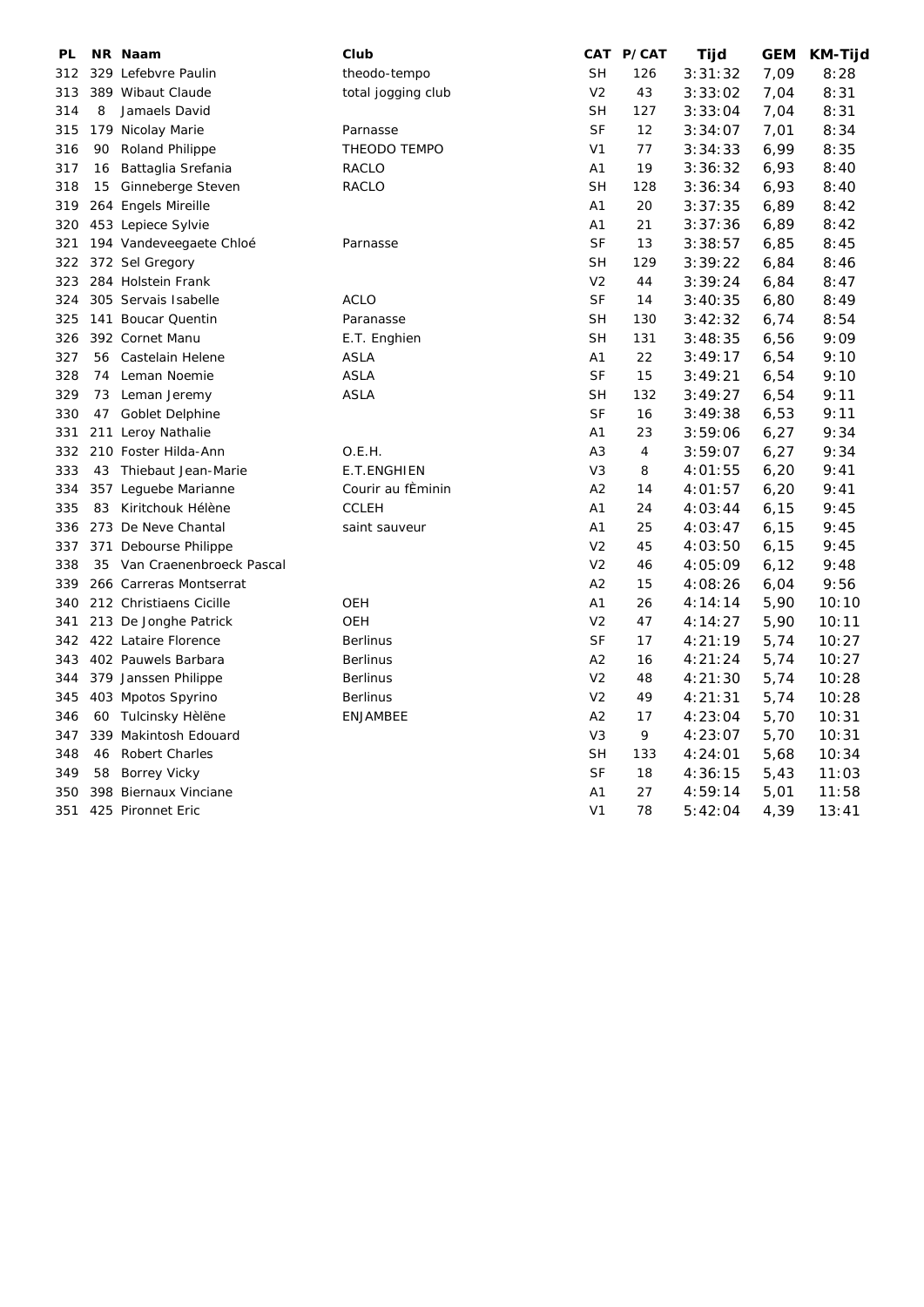## **4e Trail des Bosses Braine-le-Comte - 9 februari 2012**

**45 KM**

| PL |     | NR Naam                        | Club                           |                | CAT P/CAT      | Tijd    | <b>GEM</b> | <b>KM-Tijd</b> |
|----|-----|--------------------------------|--------------------------------|----------------|----------------|---------|------------|----------------|
| 1  |     | 723 Van Wetter Renaud          | Coureurs Célestes              | V <sub>1</sub> | 1              | 3:26:22 | 13,08      | 4:35           |
| 2  |     | 500 Loquet Thomas              | ETChièvres                     | <b>SH</b>      | 1              | 3:28:30 | 12,95      | 4:38           |
| 3  |     | 614 Alsteens Luc               |                                | <b>SH</b>      | $\overline{2}$ | 3:41:49 | 12, 17     | 4:56           |
| 4  |     | 557 Capouet Mathieu            |                                | <b>SH</b>      | 3              | 3:48:32 | 11,81      | 5:05           |
| 5  |     | 611 Liviau David               |                                | <b>SH</b>      | $\overline{4}$ | 3:56:03 | 11,44      | 5:15           |
| 6  |     | 692 Vanderlinden Marc          | training 7                     | V <sub>2</sub> | 1              | 3:57:28 | 11,37      | 5:17           |
| 7  |     | 676 Zakreta Jonathan           | <b>EFSRA</b>                   | <b>SH</b>      | 5              | 4:00:56 | 11,21      | 5:21           |
| 8  |     | 699 Bastiaens Wim              |                                | <b>SH</b>      | 6              | 4:02:09 | 11,15      | 5:23           |
| 9  |     | 684 Hesbois Bernard            |                                | V <sub>1</sub> | $\overline{2}$ | 4:04:30 | 11,04      | 5:26           |
| 10 |     | 673 Lindekens André            | ath fleurus                    | V <sub>1</sub> | 3              | 4:04:48 | 11,03      | 5:26           |
| 11 | 671 | Debrabandere Lander            |                                | <b>SH</b>      | 7              | 4:06:11 | 10,97      | 5:28           |
| 12 |     | 730 Denayer Jan                |                                | V <sub>1</sub> | $\overline{4}$ | 4:06:21 | 10,96      | 5:28           |
| 13 |     | 695 Richl Thierry              | <b>EFSRA</b>                   | V <sub>1</sub> | 5              | 4:06:24 | 10,96      | 5:29           |
| 14 |     | 623 Decorte Patrick            | road runners torhout           | V <sub>2</sub> | 2              | 4:06:30 | 10,95      | 5:29           |
| 15 |     | 698 Indestege Patrick          |                                | V <sub>1</sub> | 6              | 4:06:43 | 10,94      | 5:29           |
| 16 |     | 658 Collard Antoine            | <b>Brussels Triathlon Club</b> | SH             | 8              | 4:06:46 | 10,94      | 5:29           |
| 17 |     | 631 Lambin Claude              |                                | V <sub>2</sub> | 3              | 4:14:38 | 10,60      | 5:40           |
|    |     |                                |                                | V <sub>2</sub> |                |         |            |                |
| 18 |     | 517 Bruyneel Alain             | World Runners Belgium          |                | 4              | 4:14:43 | 10,60      | 5:40           |
| 19 |     | 587 Coleau Bertrand            |                                | V <sub>1</sub> | 7              | 4:15:00 | 10,59      | 5:40           |
| 20 |     | 547 Lang Christopher           |                                | V <sub>1</sub> | 8              | 4:15:23 | 10,57      | 5:41           |
| 21 |     | 712 Vandenbrande Tom           |                                | V <sub>1</sub> | 9              | 4:15:54 | 10,55      | 5:41           |
| 22 |     | 624 Denys Patrick              | road runners torhout           | V <sub>1</sub> | 10             | 4:16:29 | 10,53      | 5:42           |
| 23 |     | 532 Muylaert Lieven            | veldlopers                     | <b>SH</b>      | 9              | 4:17:47 | 10,47      | 5:44           |
| 24 |     | 705 Dumont Mathieu             | <b>MADRES</b>                  | <b>SH</b>      | 10             | 4:20:01 | 10,38      | 5:47           |
| 25 |     | 679 Hostens Ivan               | road runners torhout           | V <sub>2</sub> | 5              | 4:21:01 | 10,34      | 5:48           |
| 26 |     | 541 Francois Benoit            |                                | <b>SH</b>      | 11             | 4:23:37 | 10,24      | 5:51           |
| 27 |     | 515 Swennen Leon               |                                | V <sub>2</sub> | 6              | 4:23:53 | 10,23      | 5:52           |
| 28 |     | 668 Choquet Mathieu            | acva                           | <b>SH</b>      | 12             | 4:25:42 | 10,16      | 5:54           |
| 29 |     | 641 Smet John                  | Pompiers Mons                  | <b>SH</b>      | 13             | 4:31:08 | 9,96       | 6:02           |
| 30 |     | 609 Matton Stijn               |                                | <b>SH</b>      | 14             | 4:32:14 | 9,92       | 6:03           |
| 31 |     | 610 Jacques De Dixmude Mathieu |                                | V <sub>1</sub> | 11             | 4:32:26 | 9,91       | 6:03           |
| 32 |     | 629 Meersman Marc              |                                | <b>SH</b>      | 15             | 4:32:54 | 9,89       | 6:04           |
| 33 |     | 524 Decouvreur Bernard         |                                | V <sub>1</sub> | 12             | 4:34:22 | 9,84       | 6:06           |
| 34 |     | 621 Fauvarque Gaetan           | <b>ORIGIN CAMPERVANS</b>       | SH             | 16             | 4:35:11 | 9,81       | 6:07           |
| 35 |     | 700 Macquet Nicolas            | beaumont triathlon             | <b>SH</b>      | 17             | 4:37:54 | 9,72       | 6:11           |
| 36 |     | 670 Buisset Francis            | <b>MAUBEUGE MARATHON</b>       | V <sub>2</sub> | 7              | 4:42:22 | 9,56       | 6:16           |
| 37 |     | 715 Van Noorden Bart           | AV 56                          | V <sub>1</sub> | 13             | 4:42:48 | 9,55       | 6:17           |
| 38 |     | 568 Descamps Xavier            | <b>Triathlon Namur Team</b>    | V <sub>1</sub> | 14             | 4:43:35 | 9,52       | 6:18           |
| 39 |     | 607 Akihary Roderick           |                                | <b>SH</b>      | 18             | 4:43:40 | 9,52       | 6:18           |
| 40 |     | 521 Dendal Didier              |                                | V <sub>2</sub> | 8              | 4:44:43 | 9,48       | 6:20           |
| 41 |     | 659 Joziasse Anita             | AV'56                          | A2             | 1              | 4:45:07 | 9,47       | 6:20           |
| 42 |     | 530 Baland Pascal              | <b>MADRES</b>                  | V <sub>1</sub> | 15             | 4:47:18 | 9,40       | 6:23           |
| 43 |     | 582 Durita Zolika              | J.E.T.                         | V <sub>1</sub> | 16             | 4:48:44 | 9,35       | 6:25           |
|    |     | 652 Hansart Marc               |                                | V <sub>1</sub> | 17             | 4:49:03 | 9,34       | 6:25           |
| 44 |     |                                |                                |                |                |         |            |                |
| 45 |     | 615 Zanier Laurent             | <b>Team Madres</b>             | <b>SH</b>      | 19             | 4:49:04 | 9,34       | 6:25           |
| 46 |     | 650 Moro Terry                 |                                | V <sub>1</sub> | 18             | 4:50:59 | 9,28       | 6:28           |
| 47 |     | 708 Demoulin Brigitte          | smac rcn                       | A2             | $\overline{2}$ | 4:51:06 | 9,28       | 6:28           |
| 48 |     | 513 Blauwart Emmanuel          | et chièvres                    | V <sub>1</sub> | 19             | 4:51:33 | 9,26       | 6:29           |
| 49 |     | 535 Thiesset Frédéric          |                                | V <sub>1</sub> | 20             | 4:52:22 | 9,23       | 6:30           |
| 50 |     | 654 Planus Christian           | Bin                            | V <sub>2</sub> | 9              | 4:52:27 | 9,23       | 6:30           |
| 51 |     | 661 Celis Paul                 | A.C.Lierse/ Nijlense A.V.      | V <sub>2</sub> | 10             | 4:53:05 | 9,21       | 6:31           |
| 52 |     | 622 Fauvarque Thierry          |                                | V <sub>1</sub> | 21             | 4:53:09 | 9,21       | 6:31           |
| 53 |     | 628 Flonet Marylène            | <b>NAC Nivelles</b>            | <b>SF</b>      | $\mathbf{1}$   | 4:53:28 | 9,20       | 6:31           |
| 54 |     | 701 Van Vyve Mathieu           |                                | <b>SH</b>      | 20             | 4:53:50 | 9,19       | 6:32           |
| 55 |     | 601 Malgorn Franck             | lutins touristes               | <b>SH</b>      | 21             | 4:55:49 | 9,13       | 6:34           |
| 56 |     | 600 Leschaeve Frederic         | Verlinghem j'y cours           | <b>SH</b>      | 22             | 4:55:51 | 9,13       | 6:34           |
| 57 |     | 523 Turlot Valérie             | Born to Run                    | A1             | $\mathbf{1}$   | 4:58:04 | 9,06       | 6:37           |
| 58 |     | 685 Verellen Franky            | <b>HTR</b>                     | <b>SH</b>      | 23             | 4:58:10 | 9,06       | 6:38           |
| 59 |     | 544 Bout Kristof               |                                | <b>SH</b>      | 24             | 4:58:58 | 9,03       | 6:39           |
| 60 |     | 606 Fransaert Cédric           | Titan                          | <b>SH</b>      | 25             | 4:59:26 | 9,02       | 6:39           |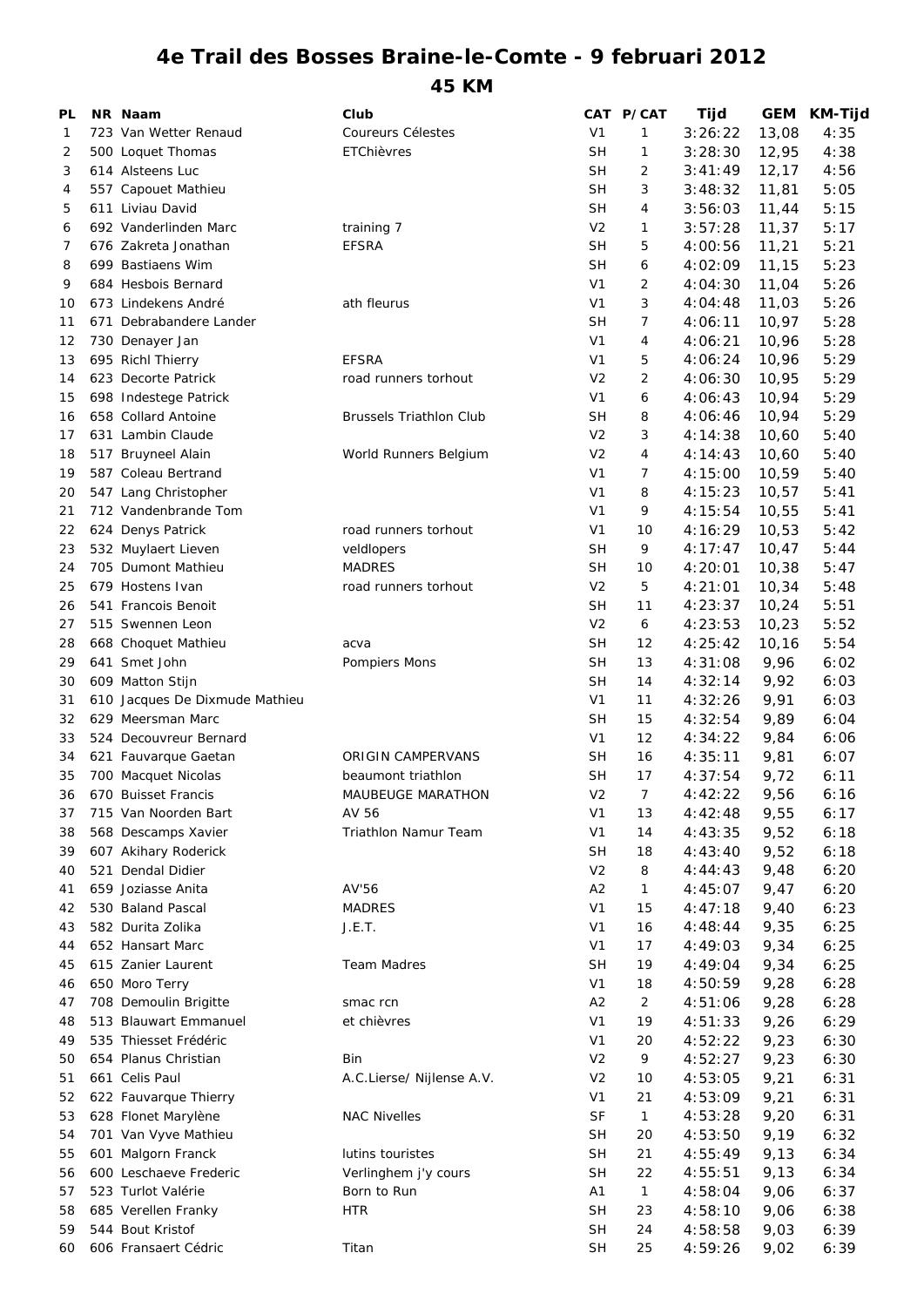| PL  | NR Naam                  | Club                       |                | CAT P/CAT | Tijd    | GEM  | KM-Tijd |
|-----|--------------------------|----------------------------|----------------|-----------|---------|------|---------|
| 61  | 711 Henneuse Judith      | Hérinnes                   | A1             | 2         | 5:01:57 | 8,94 | 6:43    |
| 62  | 651 Tuyttens Carl        |                            | V <sub>2</sub> | 11        | 5:02:00 | 8,94 | 6:43    |
| 63  | 567 Antoine Luc          | Jet Tubize                 | <b>SH</b>      | 26        | 5:02:18 | 8,93 | 6:43    |
| 64  | 518 Schampheleer Willem  | Sliepers en Haas           | <b>SH</b>      | 27        | 5:02:34 | 8,92 | 6:43    |
| 65  | 575 Henneman Vanessa     |                            | A1             | 3         | 5:03:17 | 8,90 | 6:44    |
| 66  | 572 Bisiau Philippe      |                            | V <sub>2</sub> | 12        | 5:03:22 | 8,90 | 6:44    |
| 67  | 602 Vacher Herve         |                            | V <sub>1</sub> | 22        |         |      |         |
|     |                          | Planete Running            |                |           | 5:04:08 | 8,88 | 6:46    |
| 68  | 578 Pletinckx Martine    | Cepal                      | A2             | 3         | 5:04:45 | 8,86 | 6:46    |
| 69  | 688 Dhooge Chris         | A.V- Lokeren               | V <sub>1</sub> | 23        | 5:04:49 | 8,86 | 6:46    |
| 70  | 696 Delespesse Luc       | <b>MOI</b>                 | V <sub>1</sub> | 24        | 5:05:57 | 8,82 | 6:48    |
| 71  | 558 Inghelbrecht Raf     | MOLENLOPERS BEKEGEM        | V <sub>1</sub> | 25        | 5:07:10 | 8,79 | 6:50    |
| 72  | 511 Dendas Peter         |                            | V <sub>2</sub> | 13        | 5:08:23 | 8,76 | 6:51    |
| 73  | 682 Balestrie Benoït     | Turbo                      | <b>SH</b>      | 28        | 5:08:30 | 8,75 | 6:51    |
| 74  | 566 Dipede Dominique     | <b>TCBM</b>                | <b>SH</b>      | 29        | 5:08:32 | 8,75 | 6:51    |
| 75  | 583 Durita Janika        | J.E.T.                     | V <sub>1</sub> | 26        | 5:09:12 | 8,73 | 6:52    |
| 76  | 585 Dujacquier Magali    | E.S.M.                     | <b>SF</b>      | 2         | 5:09:21 | 8,73 | 6:52    |
| 77  | 720 Slabbinck Joris      |                            | V <sub>2</sub> | 14        | 5:10:33 | 8,69 | 6:54    |
| 78  | 617 Roberti Daphné       | Cépal                      | <b>SF</b>      | 3         | 5:10:36 | 8,69 | 6:54    |
| 79  | 613 Mozgawa Patrick      | $^{\prime\prime}$          | V <sub>1</sub> | 27        | 5:10:45 | 8,69 | 6:54    |
| 80  | 528 Dedeycker Olivier    | AC BELOEIL                 | V <sub>1</sub> | 28        | 5:10:55 | 8,68 | 6:55    |
| 81  | 534 Desplanque Emmanuel  | <b>MADRES</b>              | <b>SH</b>      | 30        | 5:10:58 | 8,68 | 6:55    |
| 82  | 545 Cossée Emmanuel      |                            | <b>SH</b>      | 31        | 5:11:02 | 8,68 | 6:55    |
| 83  | 580 Vanpoucke Geert      | joggingclub wevelgem       | V <sub>1</sub> | 29        | 5:11:18 | 8,67 | 6:55    |
|     |                          |                            |                |           |         |      |         |
| 84  | 683 Gehlhaar Robert      |                            | SН             | 32        | 5:12:53 | 8,63 | 6:57    |
| 85  | 642 Fivet Bruno          |                            | <b>SH</b>      | 33        | 5:13:15 | 8,62 | 6:58    |
| 86  | 542 Goossens Stéphane    | Team Raidlight             | SН             | 34        | 5:13:16 | 8,62 | 6:58    |
| 87  | 662 Nabuurs Jan          | Dutch Funrunners           | V <sub>2</sub> | 15        | 5:13:38 | 8,61 | 6:58    |
| 88  | 540 Blauwart Boris       | <b>ASLA</b>                | <b>SH</b>      | 35        | 5:14:38 | 8,58 | 7:00    |
| 89  | 664 Cardon Stéphane      | <b>ASLA</b>                | V <sub>1</sub> | 30        | 5:14:45 | 8,58 | 7:00    |
| 90  | 529 De Potter Christophe | RatRace Team Oudenaarde    | V <sub>1</sub> | 31        | 5:14:50 | 8,58 | 7:00    |
| 91  | 593 Van Poeke Yves       |                            | V <sub>1</sub> | 32        | 5:15:26 | 8,56 | 7:01    |
| 92  | 531 Andries Sandra       | veldlopers                 | <b>SF</b>      | 4         | 5:15:43 | 8,55 | 7:01    |
| 93  | 581 Gausset Olivier      | <b>AXA TEAM</b>            | V <sub>1</sub> | 33        | 5:17:26 | 8,51 | 7:03    |
| 94  | 635 Roose Tony           | AJA-TEAM/Rtth              | <b>SH</b>      | 36        | 5:17:30 | 8,50 | 7:03    |
| 95  | 633 Bruggeman Geert      | Run to the hills           | V <sub>2</sub> | 16        | 5:17:40 | 8,50 | 7:04    |
| 96  | 707 Nowé Hervé           | Born To Run Team           | V <sub>1</sub> | 34        | 5:20:27 | 8,43 | 7:07    |
| 97  | 597 Boone Arnaud         | <b>ASLMG</b>               | V <sub>1</sub> | 35        | 5:21:13 | 8,41 | 7:08    |
| 98  | 689 Mariani Davide       | BTC / enjambée             | V <sub>1</sub> | 36        | 5:23:19 | 8,35 | 7:11    |
| 99  | 677 Van De Ven Bart      |                            | <b>SH</b>      | 37        | 5:23:22 | 8,35 | 7:11    |
| 100 | 555 Rabin Christophe     | CACE                       | V <sub>1</sub> | 37        | 5:24:30 | 8,32 | 7:13    |
|     |                          |                            |                |           |         |      |         |
| 101 | 562 Dutrieux Ronald      |                            | V <sub>1</sub> | 38        | 5:26:17 | 8,28 | 7:15    |
| 102 | 649 Paing Alexandre      |                            | <b>SH</b>      | 38        | 5:26:20 | 8,27 | 7:15    |
| 103 | 604 Bernard Sylvain      | Jogging Aventure Roncquois | V <sub>1</sub> | 39        | 5:26:42 | 8,26 | 7:16    |
| 104 | 539 Gabriels Peter       |                            | V <sub>1</sub> | 40        | 5:26:50 | 8,26 | 7:16    |
| 105 | 636 De Causmaecker Agnes | Krekenlopers               | A2             | 4         | 5:27:24 | 8,25 | 7:17    |
| 106 | 660 Mathieu Bruno        |                            | V <sub>1</sub> | 41        | 5:28:03 | 8,23 | 7:17    |
| 107 | 619 Moreau Eddy          | <b>OBJ</b>                 | V <sub>2</sub> | 17        | 5:28:51 | 8,21 | 7:18    |
| 108 | 533 Adrianssens Serge    |                            | V <sub>2</sub> | 18        | 5:29:50 | 8,19 | 7:20    |
| 109 | 639 Simons Cris          |                            | V <sub>1</sub> | 42        | 5:30:30 | 8,17 | 7:21    |
| 110 | 657 Raes Patrick         |                            | V <sub>2</sub> | 19        | 5:31:16 | 8,15 | 7:22    |
| 111 | 512 Castelain David      | <b>ASLA</b>                | V <sub>1</sub> | 43        | 5:31:26 | 8,15 | 7:22    |
| 112 | 576 Ceulemans Bernard    | <b>NAC</b>                 | V <sub>1</sub> | 44        | 5:34:23 | 8,07 | 7:26    |
| 113 | 603 Bernard Franck       | <b>ASLMG</b>               | V <sub>1</sub> | 45        | 5:34:26 | 8,07 | 7:26    |
| 114 | 645 Voet Philippe        | Pa-tri-jot                 | SH             | 39        | 5:35:59 | 8,04 | 7:28    |
| 115 | 574 Debie Karen          |                            | A1             | 4         | 5:36:37 | 8,02 | 7:29    |
| 116 | 561 Charlier Baudouin    | J.E.T.                     | V <sub>3</sub> | 1         | 5:37:22 | 8,00 | 7:30    |
|     | 563 Vanherf Arnaud       |                            | <b>SH</b>      |           |         |      |         |
| 117 |                          |                            |                | 40        | 5:38:03 | 7,99 | 7:31    |
| 118 | 550 Lerate Vincianne     | <b>BORN TO RUN</b>         | A1             | 5         | 5:38:23 | 7,98 | 7:31    |
| 119 | 551 Trgo Alain           | <b>NAC</b>                 | V <sub>2</sub> | 20        | 5:38:40 | 7,97 | 7:32    |
| 120 | 565 Pichon Claude        | <b>JCPLP Lambres</b>       | V <sub>3</sub> | 2         | 5:38:57 | 7,97 | 7:32    |
| 121 | 564 Meirsman Bernard     | JCPLP lambres les douai    | V <sub>2</sub> | 21        | 5:38:59 | 7,96 | 7:32    |
|     | 122 552 Lacroix Bernard  | <b>NAC</b>                 | V <sub>3</sub> | 3         | 5:40:33 | 7,93 | 7:34    |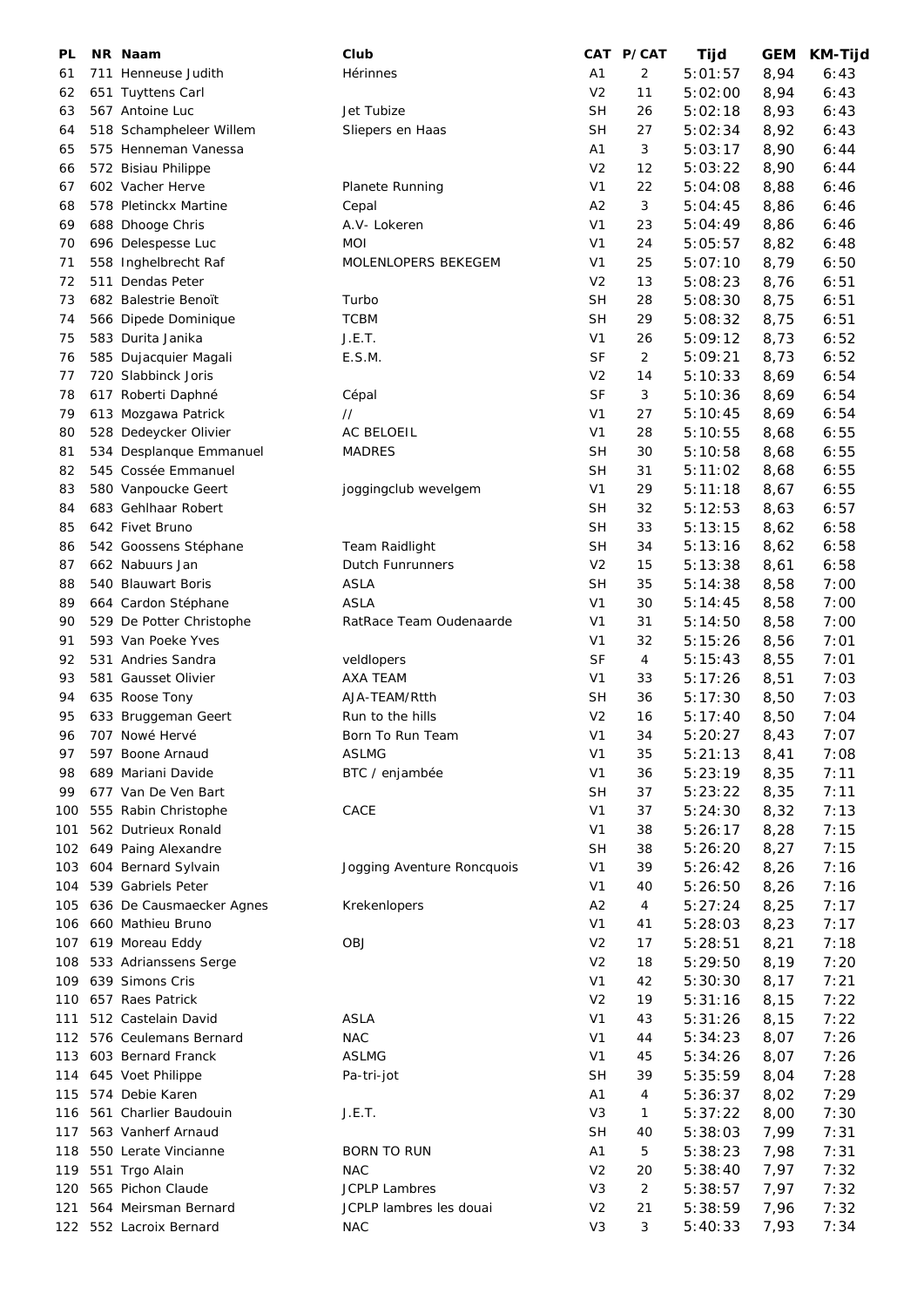| PL  | NR Naam                     | Club                   |                | CAT P/CAT | Tijd    | <b>GEM</b> | <b>KM-Tijd</b> |
|-----|-----------------------------|------------------------|----------------|-----------|---------|------------|----------------|
| 123 | 586 Ancellin Christophe     |                        | V <sub>1</sub> | 46        | 5:43:52 | 7,85       | 7:38           |
| 124 | 637 Haquenne Herve          |                        | V <sub>1</sub> | 47        | 5:46:48 | 7,79       | 7:42           |
| 125 | 506 Drouillon Philippe      | Nivelles Athletic Club | V <sub>1</sub> | 48        | 5:49:47 | 7,72       | 7:46           |
| 126 | 721 Mostinckx David         |                        | <b>SH</b>      | 41        | 5:49:55 | 7,72       | 7:47           |
| 127 | 591 Zicot Christophe        |                        | <b>SH</b>      | 42        | 5:52:27 | 7,66       | 7:50           |
| 128 | 632 Crop Olivier            |                        | V <sub>2</sub> | 22        | 5:53:37 | 7,64       | 7:51           |
| 129 | 709 Lecharlier Katana       | <b>NAC</b>             | A <sub>1</sub> | 6         | 5:54:51 | 7,61       | 7:53           |
| 130 | 570 Keersmaekers Carmen     |                        | <b>SF</b>      | 5         | 5:55:00 | 7,61       | 7:53           |
| 131 | 648 Beernaert Veerle        | Slechte Moaten Comité  | A1             | 7         | 5:55:05 | 7,60       | 7:53           |
| 132 | 722 Schepers Joeri          | JC Aalter              | V <sub>1</sub> | 49        | 5:55:06 | 7,60       | 7:53           |
| 133 | 509 Demore Philippe         |                        | V <sub>1</sub> | 50        | 5:56:19 | 7,58       | 7:55           |
| 134 | 510 Demore Sébastien        |                        | <b>SH</b>      | 43        | 5:56:22 | 7,58       | 7:55           |
| 135 | 678 De Graef Yvan           |                        | <b>SH</b>      | 44        | 5:57:00 | 7,56       | 7:56           |
| 136 | 713 Van Den Eede Noelle     |                        | A1             | 8         | 6:00:11 | 7,50       | 8:00           |
| 137 | 554 Beck Jacques            | Lesdain dla Mer        | V <sub>2</sub> | 23        | 6:00:13 | 7,50       | 8:00           |
| 138 | 516 Wouters Lisette         |                        | A2             | 5         | 6:03:06 | 7,44       | 8:04           |
| 139 | 612 Avau Benoit             | berlinus               | V <sub>2</sub> | 24        | 6:05:24 | 7,39       | 8:07           |
| 140 | 514 Ambuhl Vincent          | <b>Berlinus</b>        | V <sub>1</sub> | 51        | 6:05:26 | 7,39       | 8:07           |
| 141 | 579 Lebacq Benjamin         |                        | <b>SH</b>      | 45        | 6:05:51 | 7,38       | 8:08           |
| 142 | 571 Denutte Sophie          |                        | A <sub>1</sub> | 9         | 6:08:12 | 7,33       | 8:11           |
| 143 | 634 Beaufays Olivier        |                        | <b>SH</b>      | 46        | 6:08:23 | 7,33       | 8:11           |
| 144 | 592 Vrolix Myriam           |                        | A1             | 10        | 6:10:22 | 7,29       | 8:14           |
| 145 | 599 Grandmont André         | <b>ARCH</b>            | V <sub>2</sub> | 25        | 6:10:40 | 7,28       | 8:14           |
| 146 | 644 Fayt Claude             |                        | V <sub>3</sub> | 4         | 6:11:27 | 7,27       | 8:15           |
| 147 | 647 Hony Florent            |                        | <b>SH</b>      | 47        | 6:22:32 | 7,06       | 8:30           |
| 148 | 725 Helleput Bénédicte      |                        | <b>SF</b>      | 6         | 6:26:00 | 6,99       | 8:35           |
| 149 | 655 Lomba Christophe        | T pas cap              | V <sub>1</sub> | 52        | 6:38:29 | 6,78       | 8:51           |
| 150 | 502 Renuart François-Michel | ET Enghien             | V <sub>1</sub> | 53        | 6:39:18 | 6,76       | 8:52           |
| 151 | 667 Fouquette Sébastien     |                        | V <sub>1</sub> | 54        | 6:40:56 | 6,73       | 8:55           |
| 152 | 714 Qualm Cock              |                        | V <sub>1</sub> | 55        | 6:47:41 | 6,62       | 9:04           |
| 153 | 526 Delbouille Thierry      |                        | V <sub>1</sub> | 56        | 6:57:02 | 6.47       | 9:16           |